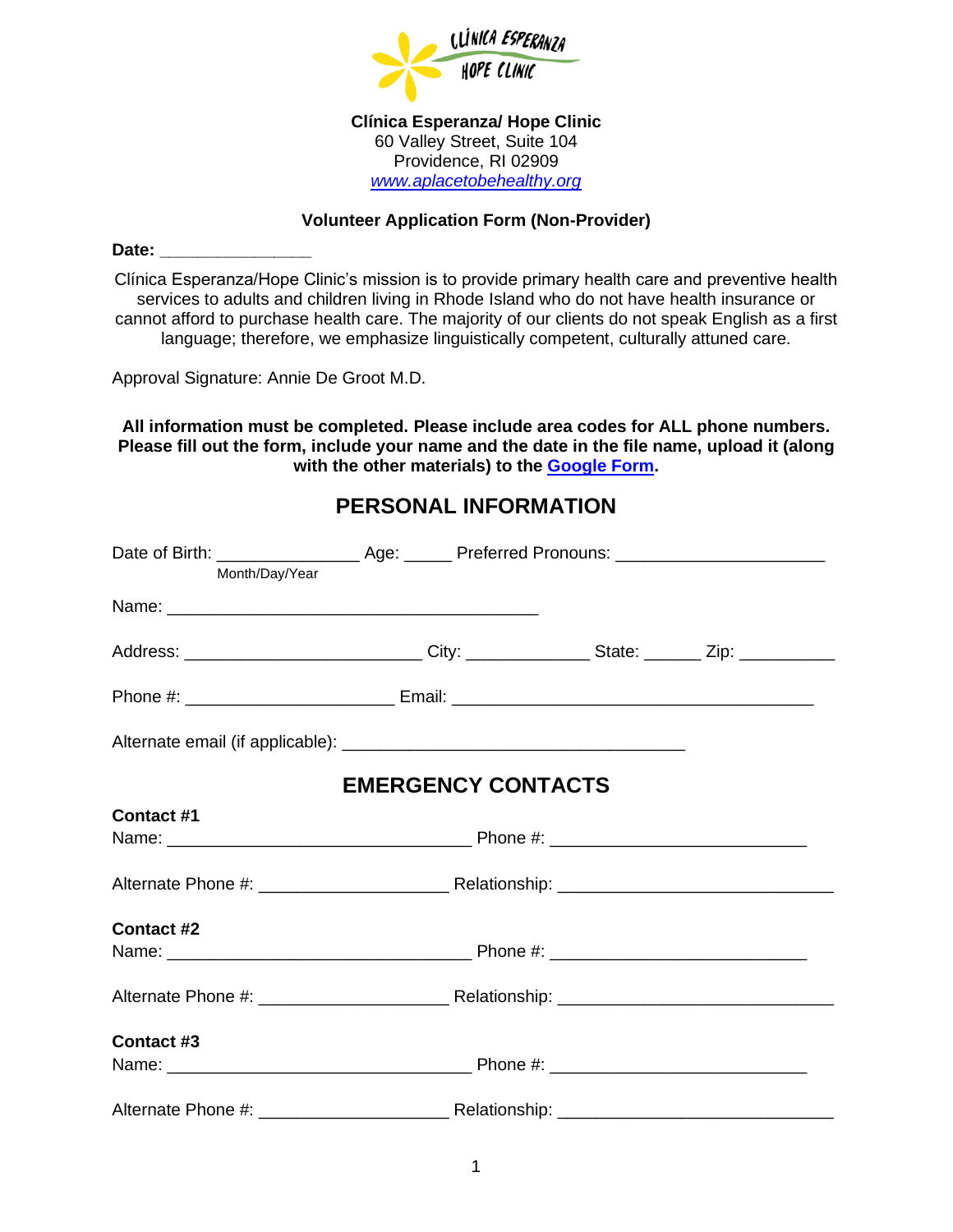

## **EDUCATION**

#### **HIGH SCHOOL**

| Current Grade (if applicable): __________________Graduated? □ Yes □ No                    |  |  |
|-------------------------------------------------------------------------------------------|--|--|
| Year of Graduation: _____                                                                 |  |  |
| <b>UNDERGRADUATE</b>                                                                      |  |  |
|                                                                                           |  |  |
|                                                                                           |  |  |
| Other programs (if applicable): ________________                                          |  |  |
| Last year completed: ________________Current Year: ________________Graduated? □ Yes □ No  |  |  |
| Year of Graduation: <u>Next State of</u>                                                  |  |  |
| <b>GRADUATE</b>                                                                           |  |  |
|                                                                                           |  |  |
|                                                                                           |  |  |
| Last year completed: ________________ Current Year: ________________Graduated? □ Yes □ No |  |  |
| Year of Graduation:                                                                       |  |  |

Please list any other specialty education or training you may have received and any other specialized skills you have. Be sure to include all dates (if applicable)

\_\_\_\_\_\_\_\_\_\_\_\_\_\_\_\_\_\_\_\_\_\_\_\_\_\_\_\_\_\_\_\_\_\_\_\_\_\_\_\_\_\_\_\_\_\_\_\_\_\_\_\_\_\_\_\_\_\_\_\_\_\_\_\_\_\_\_\_\_\_\_\_\_ \_\_\_\_\_\_\_\_\_\_\_\_\_\_\_\_\_\_\_\_\_\_\_\_\_\_\_\_\_\_\_\_\_\_\_\_\_\_\_\_\_\_\_\_\_\_\_\_\_\_\_\_\_\_\_\_\_\_\_\_\_\_\_\_\_\_\_\_\_\_\_\_\_ \_\_\_\_\_\_\_\_\_\_\_\_\_\_\_\_\_\_\_\_\_\_\_\_\_\_\_\_\_\_\_\_\_\_\_\_\_\_\_\_\_\_\_\_\_\_\_\_\_\_\_\_\_\_\_\_\_\_\_\_\_\_\_\_\_\_\_\_\_\_\_\_\_ \_\_\_\_\_\_\_\_\_\_\_\_\_\_\_\_\_\_\_\_\_\_\_\_\_\_\_\_\_\_\_\_\_\_\_\_\_\_\_\_\_\_\_\_\_\_\_\_\_\_\_\_\_\_\_\_\_\_\_\_\_\_\_\_\_\_\_\_\_\_\_\_\_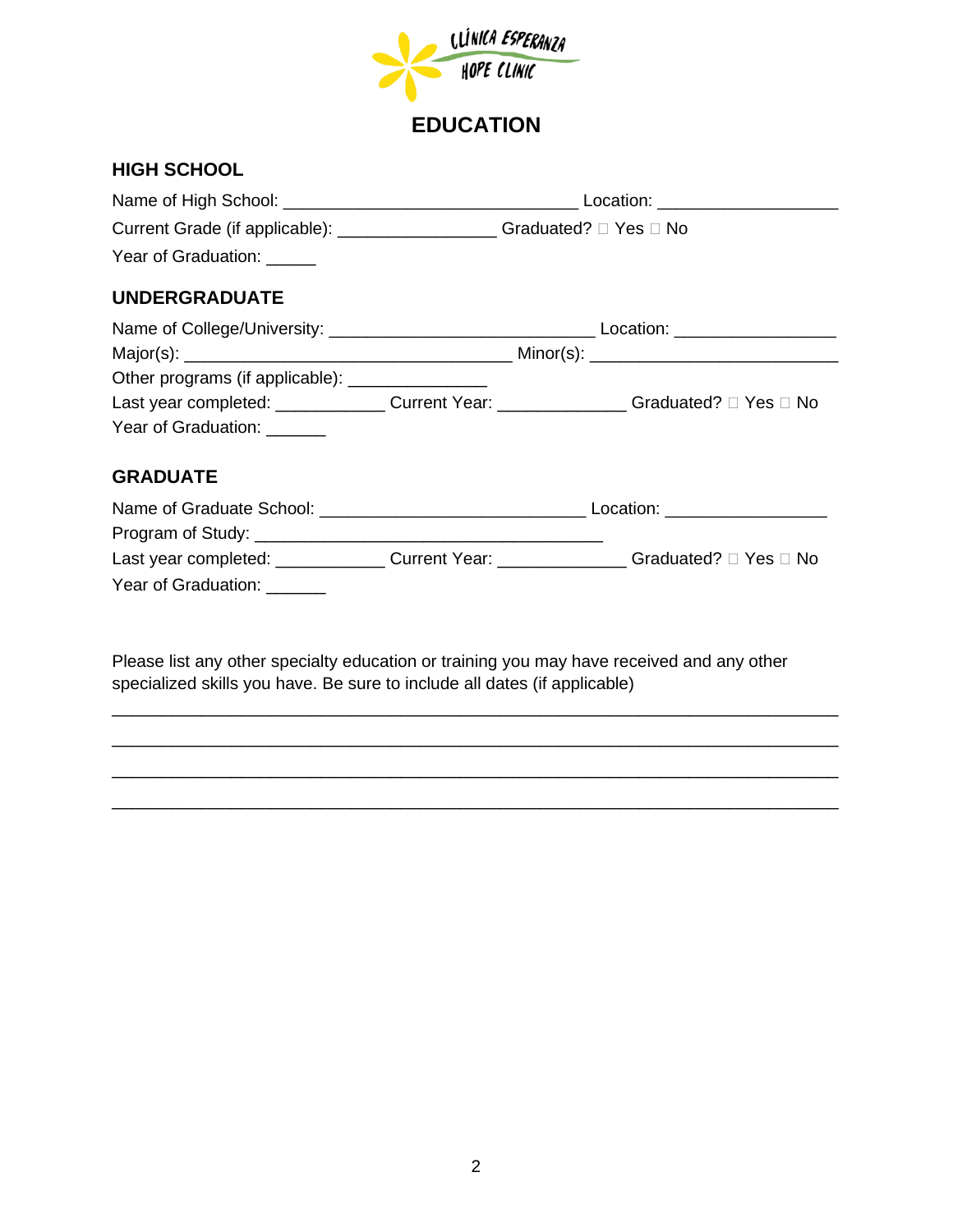

## **EMPLOYMENT HISTORY**

*Please list newest to oldest. If you still work at any employer listed below, please write "Present" in the "End Date" space.*

| Start Date <b>Start</b> | Dates Worked: _______________ to _______________Type of Employment: □ Full-time □ Part-time<br>End Date |                                                                                                      |
|-------------------------|---------------------------------------------------------------------------------------------------------|------------------------------------------------------------------------------------------------------|
|                         |                                                                                                         |                                                                                                      |
|                         |                                                                                                         |                                                                                                      |
| Start Date <b>Start</b> | End Date                                                                                                | Dates Worked: _______________ to _______________Type of Employment: □ Full-time □ Part-time          |
|                         |                                                                                                         | Employer Name (Company): _________________________________Type of Business: ________________________ |
|                         |                                                                                                         |                                                                                                      |
| <b>Start Date</b>       | End Date                                                                                                | Dates Worked: _______________ to _______________Type of Employment: □ Full-time □ Part-time          |

#### **REFERENCES**

Please list business, professional, or counselor/teacher references of individuals who are not related to you.

| Reference #1 |                                   |
|--------------|-----------------------------------|
|              |                                   |
|              |                                   |
|              | Extension (if applicable): ______ |
|              |                                   |
|              |                                   |
| Reference #2 |                                   |
|              |                                   |

|                         | Extension (if applicable): ______ |
|-------------------------|-----------------------------------|
|                         |                                   |
|                         |                                   |
| Reference #3 (optional) |                                   |
|                         |                                   |

| Name:                      | Title:                     |
|----------------------------|----------------------------|
| Organization/Company Name: |                            |
| Phone #:                   | Extension (if applicable): |
| Email:                     |                            |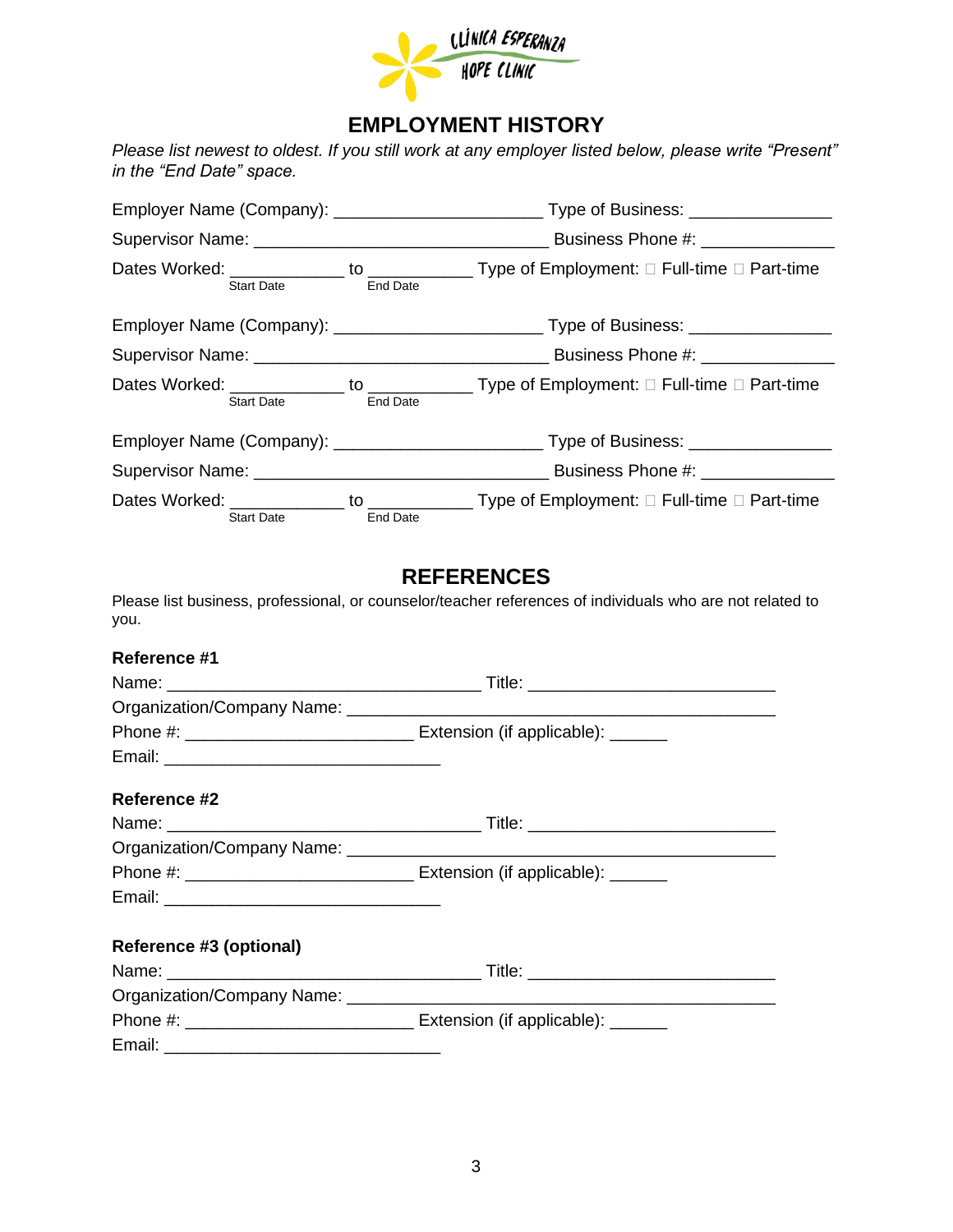

# **Please answer the following questions:**

|                                                                            | Are you volunteering for a course, program, or community organization? $\Box$ Yes $\Box$ No                                                                          |
|----------------------------------------------------------------------------|----------------------------------------------------------------------------------------------------------------------------------------------------------------------|
|                                                                            |                                                                                                                                                                      |
|                                                                            |                                                                                                                                                                      |
|                                                                            | Is there someone we can contact at the school, program, or community organization?<br>$\Box$ Yes $\Box$ No                                                           |
| If YES, please include their contact information below.                    |                                                                                                                                                                      |
|                                                                            |                                                                                                                                                                      |
|                                                                            |                                                                                                                                                                      |
|                                                                            |                                                                                                                                                                      |
| Do you speak any languages besides English? □ Yes □ No                     |                                                                                                                                                                      |
| If YES, please list the language(s) and level of proficiency:              |                                                                                                                                                                      |
|                                                                            |                                                                                                                                                                      |
|                                                                            | ,我们就会在这里的人,我们就会在这里的人,我们就会在这里的人,我们就会在这里的人,我们就会在这里的人,我们就会在这里的人,我们就会在这里的人,我们就会在这里,我<br>第251章 我们的人,我们就会在这里,我们的人,我们就会在这里,我们的人,我们就会在这里,我们就会在这里,我们就会在这里,我们就会在这里,我们就会在这里,我们就 |
|                                                                            |                                                                                                                                                                      |
| Please list any other volunteer experience you have. Please include dates! |                                                                                                                                                                      |
|                                                                            | <u> 1989 - Johann Stoff, deutscher Stoff, der Stoff, der Stoff, der Stoff, der Stoff, der Stoff, der Stoff, der S</u>                                                |
|                                                                            |                                                                                                                                                                      |
| Please list any special skills, interests, and/or other hobbies:           |                                                                                                                                                                      |
|                                                                            |                                                                                                                                                                      |
|                                                                            |                                                                                                                                                                      |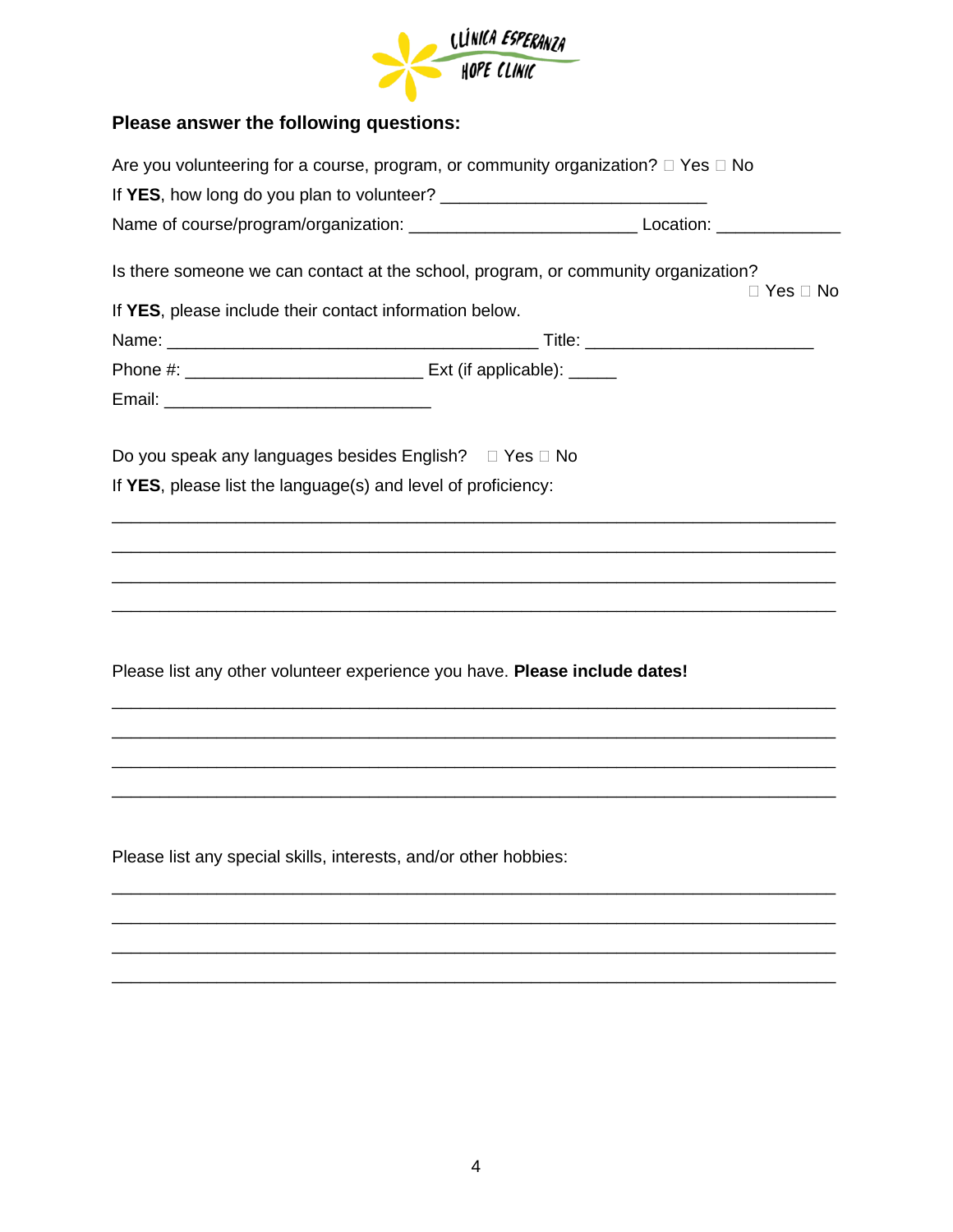

## **VOLUNTEER QUESTIONS**

How did you hear of our volunteer program?

Why do you wish to volunteer?

What do you expect or need from this experience?

What type of volunteer work are you interested in?

Have you ever been convicted of a felony? □ Yes □ No If YES, explain,